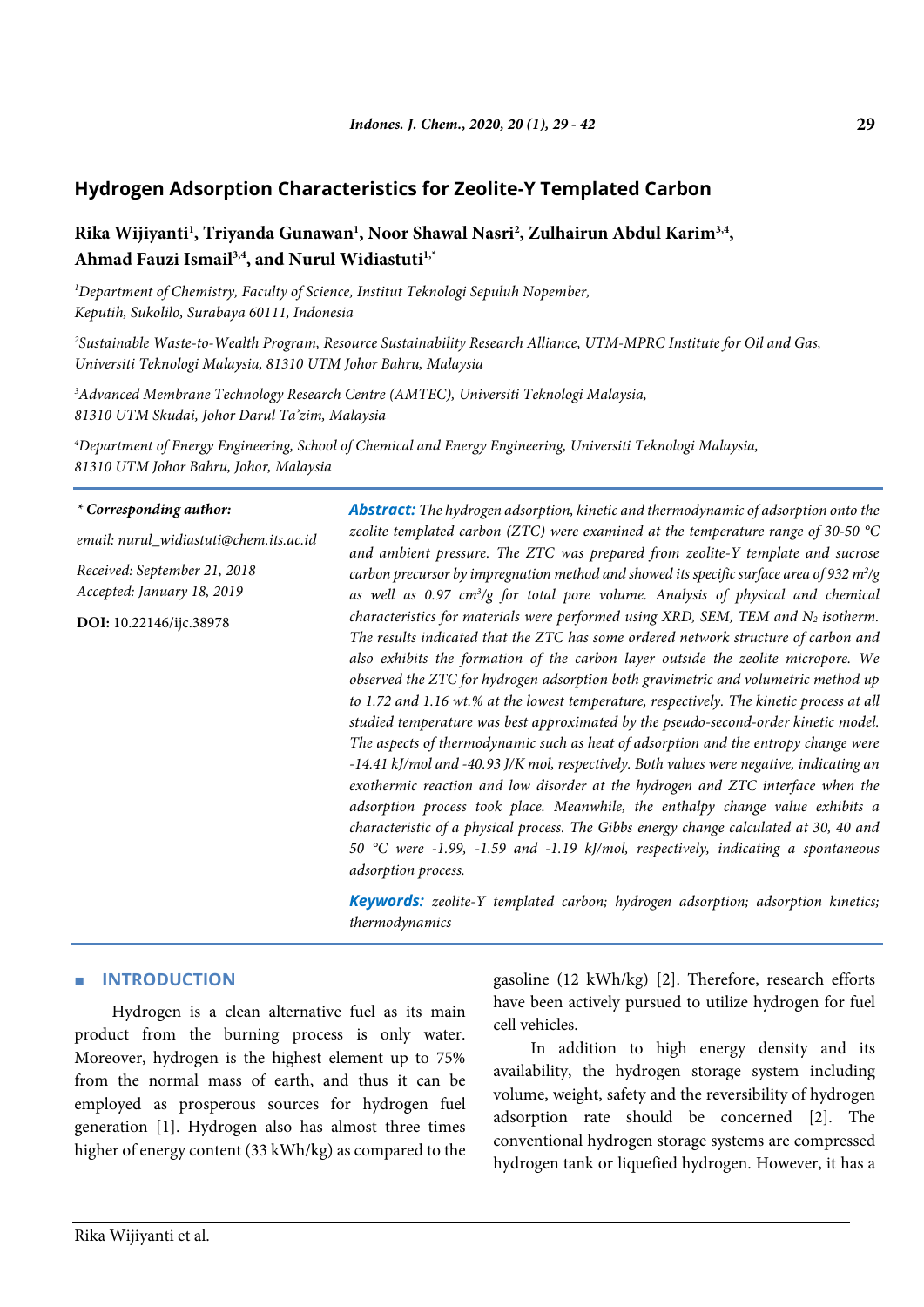safety risk due to high pressure and low temperature system [3]. More recently, the main concern of research has been focused on solid state porous materials to meet the United States Department of Energy (DOE) onboard storage target due to its high densities of both gravimetric and volumetric at lower pressure. The DOE ultimate targets for storage density at or close to ambient condition are 7.6 wt.% (gravimetrically) and  $0.07 \text{ kg/dm}^3$ (volumetrically), respectively [1-2] Recently, hydrogen storage system in solid state porous materials, for instance, carbons, zeolites or metal organic frameworks, is attractive because of their advantages such as fast adsorption kinetics, high cyclability, and reversibility of hydrogen uptake and release [4-5].

Among of these porous materials, carbon-based materials received a lot of interest since it has a high gravimetric and volumetric densities, high thermal and good chemical stability [4,6-7]. The amount of hydrogen uptake in carbon materials reached up to 11 wt.% [8]. Hydrogen can be adsorbed reversibly in the carbons by physisorption process at ambient temperature. Based on physisorption, the physical properties including pore size, specific surface area, and micropore volume seriously affect the hydrogen capacity [9-11]. Carbons possess some superiorities such as a large surface area up to  $3500 \text{ m}^2/\text{g}$ , lightweight and easy to modify the pore structure [1]. Yet, the main drawback for carbon materials in the storage system is its wide pore size distribution [7,10]. Hence, the pore structure of carbons should be modified in order to enhance adsorption capacities. The templated method could be an excellent way to gain a new carbon porous materials with a large surface area up to  $4000 \text{ m}^2/\text{g}$ , and controlled porosity reached  $1.6 \text{ cm}^3/\text{g}$  for hydrogen storage purpose. Yang et al. [12] reported that templated carbon exhibited the highest storage capacity than the other materials, such as zeolites, carbon nanotubes, metal organic frameworks, and organic microporous polymer. It is found that a high microporosity and specific surface area of carbons provide a linear relation with hydrogen adsorption capacity [12-13].

The choice of materials such as carbon precursor and the inorganic template is being a major factor contributing to the carbon structure [7,14-15]. The inorganic templates widely used for templated carbon include zeolite, silica, Metal Organic Framework (MOF) and layered clay. Zeolite and MOF used as template result in microporous carbon with large surface area and well-defined porous structure. However, the synthesis of MOF template needs a lot of time and results in low yield. On the contrary, a silica template is employed to prepare mesoporous carbon. Also, the resulting carbon with low surface area and high graphitization degree are obtained by using a layered clay template. However, a porous material is suited for application in gas adsorption; thus, zeolite exhibits outstanding potential template material to fabricate microporous carbon. There are several studies of templated carbon materials synthesized using various carbon sources or different zeolite type templates. Zeolites have ordered pores and channels; therefore they can be more appropriate to synthesize carbon with micropore structure for hydrogen storage purpose [11,16].

Kyotani et al. [15] synthesized templated carbon via a combination of two methods (furfuryl alcohol by impregnation and propylene via CVD) using a different type of zeolite (zeolite-Y, L, β, mordenite, and ZSM-5) as templates. The regularity of the carbon using zeolite-Y was much better than other zeolites such as superior surface area ( $2750 \text{ m}^2/\text{g}$ ) as well as perfect microporosity  $(1.5 \text{ cm}^3/\text{g})$ . Templated carbons using different zeolite (13-X and Y) and acetonitrile have also been prepared by Yang et al. [17]. Carbon with zeolite-Y template exhibited 21% larger surface area and 263% higher micropore volume than that of zeolite-13X. As reported by Johnson et al. [18], pyrolytic carbon synthesized in the channel of zeolite-Y was preferable since it has three dimensionally interconnected micropore structure. On the other hand, Yang et al. [17] also prepared carbon material using different carbon sources (acetonitrile or ethylene) and zeolite-Y as hard template. They investigated that carbon with acetonitrile and zeolite-Y had a surface area ranging from 1910 to 1920  $m^2/g$ , micropore volume of 0.1 to 0.5  $\text{cm}^3/\text{g}$  and significantly obtained ordered carbon structure. When ethylene was employed as carbon source, the surface area and micropore volume of the ZTC reached to  $1300 \text{ m}^2/\text{g}$  and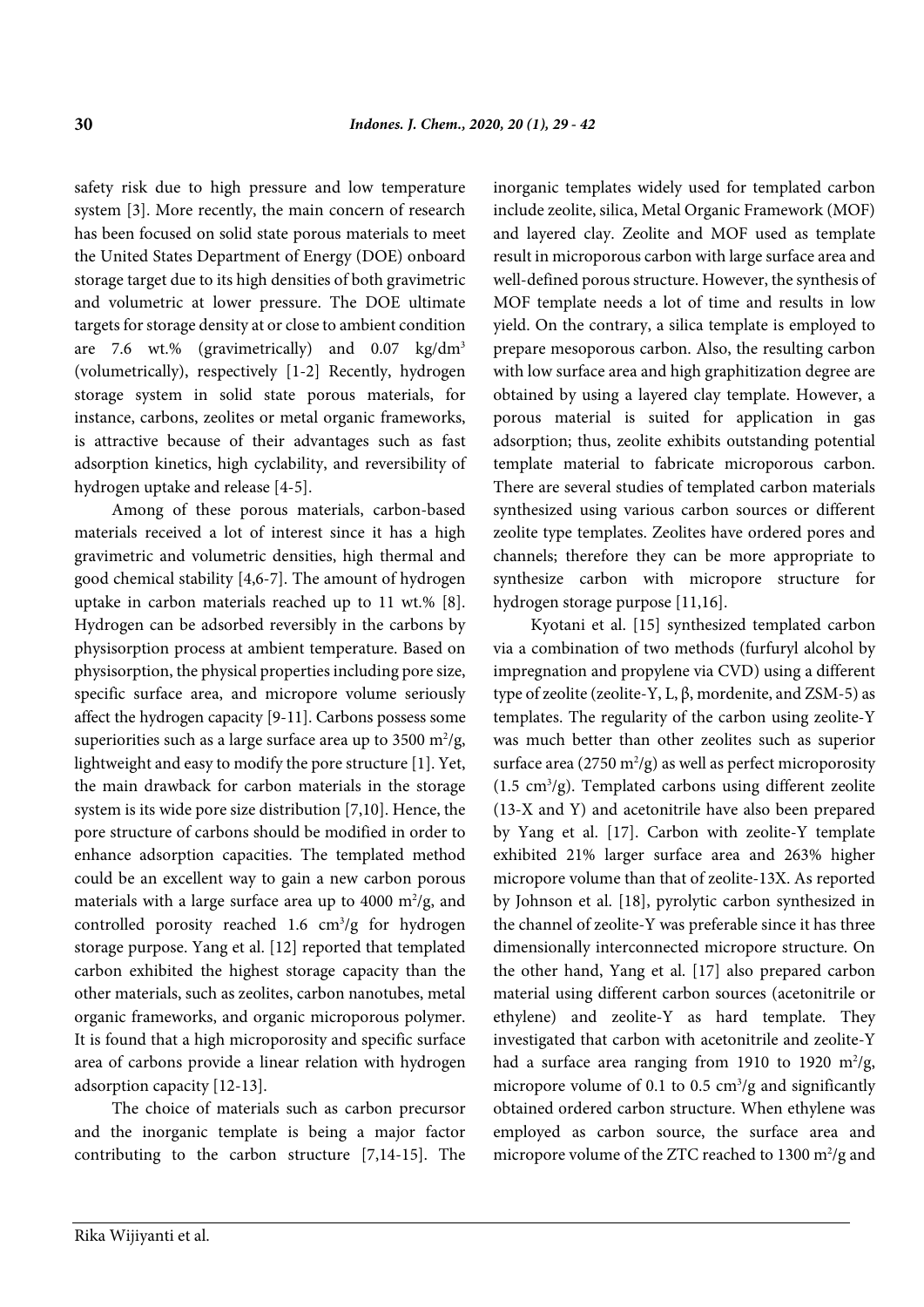$0.2 \text{ cm}^3/\text{g}$ , respectively, obtained ordered not only carbon but also a high amount of graphitization. It is believed that hydrogen uptake capacity linearly relates to the surface area and microporosity. Therefore, it can be controlled by material selection.

In addition to the porosity of materials, hydrogen uptake in the adsorptive system is directly related to the operation conditions [6]. For hydrogen storage system, carbon materials would be more appropriate when they could adsorp at or near to room condition, as described by the DOE [1]. Several researchers have reported the hydrogen storage capacity of ZTC at a temperature of -196 °C [11-12,17,19]. Hydrogen uptake capacity at ambient temperature (30 °C) has been reported by Nishihara et al. [20] for zeolite templated carbon. They investigated the small amount of hydrogen sorption in the range of 0.41–0.87 wt.% at high pressure of 98 bar. Whereas, the hydrogen uptake capacity on SWNTs at ambient pressure (1 bar) and temperature of  $<$  40 °C was reported by Hirscher et al. [21], and the capacity obtained was 1.8 wt.%. Moreover, the ZTC's performance at or close to room temperature and pressure is still unknown. Therefore, in this work, we examine the hydrogen uptake performance at or close to ambient temperature and pressure.

In addition, to provide an understanding of the adsorption mechanism, the kinetic study of hydrogen adsorption would be necessary [22]. Zamora et al. [22] studied the kinetic hydrogen adsorption on the composite comprising TiNT decorated with  $Cd_3Fe^{III}$  by implementing the intra-particle diffusion model. Furthermore, thermodynamic aspects such as enthalpy, entropy, and Gibbs free energy are other main factors to be considered in the adsorption process in order to determine the feasibility of ZTC for  $H_2$  storage purpose. The change of enthalpy provides the information of binding strength between gas molecules and adsorbent and to explain the influence of temperature in the adsorption process [4]. Based on DOE's target, the desired enthalpy value of hydrogen uptake under room conditions is between 15 to 25 kJ mol<sup>-1</sup> for reversibly hydrogen storage [23]. However, the standard heat of hydrogen adsorption on carbon (active carbon or carbon

nanotube) is only 6 kJ/mol, and it is too weak to adsorp hydrogen at ambient temperature which was investigated by Myers et al. [23].

The goals of the present work were to report the amount of hydrogen adsorption on templated carbon at or near to room temperature (30, 40 and 50 °C) and ambient pressure by both gravimetric and volumetric methods. Templated carbon was prepared by utilizing zeolite-Y template with sucrose as a carbon precursor by a simple impregnation method. Sucrose is a small organic molecule and contains high carbon yield which is widely used as a precursor to prepare microporous carbon [12,15,23]. Most of the experiment has been conducted on hydrogen storage materials, yet the kinetic and thermodynamic studies are scarce in this field. In this investigation, the kinetic study was analyzed in terms of the pseudo-first and second order as well as the intraparticle diffusion model to provide deeper insight for mechanisms of hydrogen adsorption. The thermodynamic aspects including the heat of adsorption, the Gibbs energy, and the entropy change were also determined in order to evaluate the feasibility of templated carbon as storage system of hydrogen.

# **EXPERIMENTAL SECTION**

# **Materials**

The materials used were sodium aluminate powder  $(NaAlO<sub>2</sub>, 95.45%)$  and sodium silicate  $(Na<sub>2</sub>SiO<sub>3</sub>)$ provided by Sigma Aldrich, sodium hydroxide pellet (NaOH) purchased from Merck, sucrose  $(C_{12}H_{22}O_{11}98\%$ Fluka), sulfuric acid (H2SO4 98% pa), fluoric acid (HF, 48%) provided by Merck, hydrochloric acid (HCl, 37% SAP), deionized water, ultra-high purity  $N_2$  (99.99%) and  $H_2$  gas (99.99%).

## **Instrumentation**

X-Ray Diffraction (XRD) diffractograms were recorded by Expert PAN Analytical using radiation of CuKα (λ = 0.154 nm at 40 kV and 30 mA). To identify the crystal phase and crystallinity of the ZTC, the X-ray diffractograms were determined in the range of 3–50°. Physical properties of the zeolite-Y and ZTC were determined via  $N_2$  sorption at -196 °C using a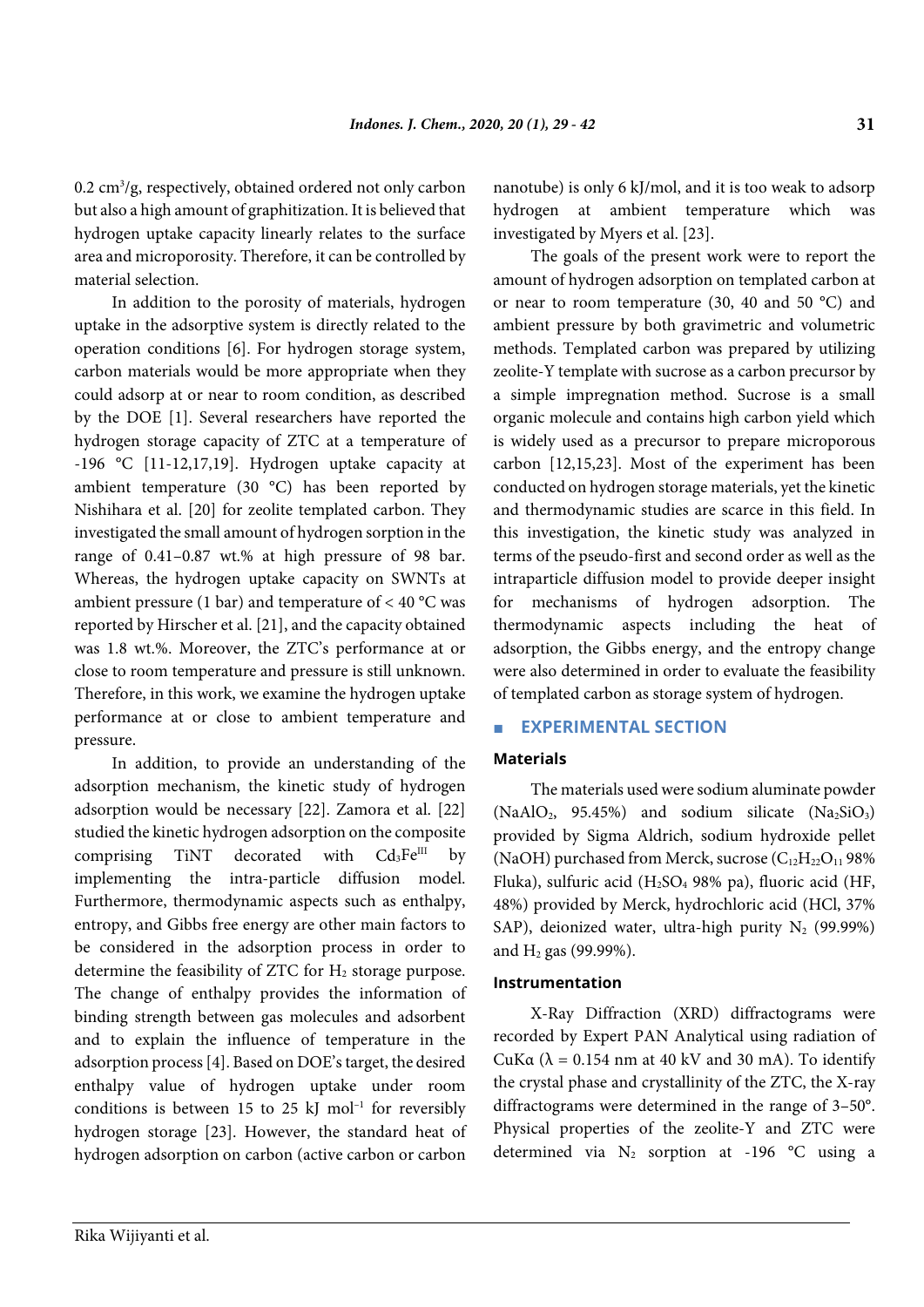Quantachrome Autosorb-1. The powders were degassed at 250 °C in vacuum for overnight prior to the analysis. The Brunauer-Emmett-Teller method at  $P/P_0$  between 0.04 to 0.31 was used to determine the specific surface area. While the total pore volume  $(V_t)$  of the sample was estimated from the amount of  $N_2$  adsorbed at  $P/P_0$  0.993, and the micropore volume was calculated using Saito Foley (SF) method. Pore size distribution (PSD) of samples was determined from the  $N_2$  isotherm using Horvath-Kawazoe (HK) theory with the assumption of slit pore shape and Barrett-Joyner-Halenda (BJH) method. The morphology analysis for zeolite-Y and ZTC was performed by scanning electron microscope (SEM, ZEISS EVO MA 10). Transmission Electron Micrographs were collected with H9500 at 200 kV acceleration voltage to identify the structure of samples.

#### **Procedure**

## *Synthesis of zeolite-Y template*

Zeolite-Y was synthesized using sodium aluminate (Sigma-Aldrich, 13404-5KG-R), sodium silicate (Sigma-Aldrich, 338443-3L), NaOH (99% pa, Merck, 011-022-00- 6) and deionized water as source materials. Zeolite-Y was made through three steps: seed gel, feedstock gel and overall gel [24]. The molar composition of seed gel was

 $10.67\text{Na}_2\text{O}:1\text{Al}_2\text{O}_3:10\text{SiO}_2:180\text{H}_2\text{O}$  and the molar ratio of feedstock to seed gel was 18:1. The adding of seed gel to feedstock gel formed an overall gel and subsequently subjected to the hydrothermal process at 100 °C for 7 h. The sample obtained was flowed by deionized water to get neutral pH of filtrate and subsequently dried at 110 °C for 12 h. Prior further treatment, the zeolite-Y sample was pretreated at 200 °C for 4 h in flowing nitrogen.

## *Synthesis of zeolite-Y templated carbon (ZTC)*

The ZTC was synthesized from zeolite-Y template and sucrose (98% Fluka) by impregnation method as presented in Fig. 1. The detailed procedure of ZTC synthesis is described as follows:

The sucrose was dissolved in 0.35 M  $H<sub>2</sub>SO<sub>4</sub>$  at room temperature, then the pretreated zeolite-Y was added to this clear solution. Based on our previous study, the optimum ratio of sucrose to zeolite-Y was 1.25 (wt.%). The solution was stirred for 72 h at ambient temperature and then filtered, followed by carbonization treatment in a tubular furnace under  $N_2$  atmosphere. The carbonization process was conducted to the fixed temperature of 800 °C for 4 h dwelling time by a heating rate of 2 °C/min according to the best result in our preceding study. The resulted of the black composite was



**Fig 1.** Schematic of preparation procedure of zeolite templated carbon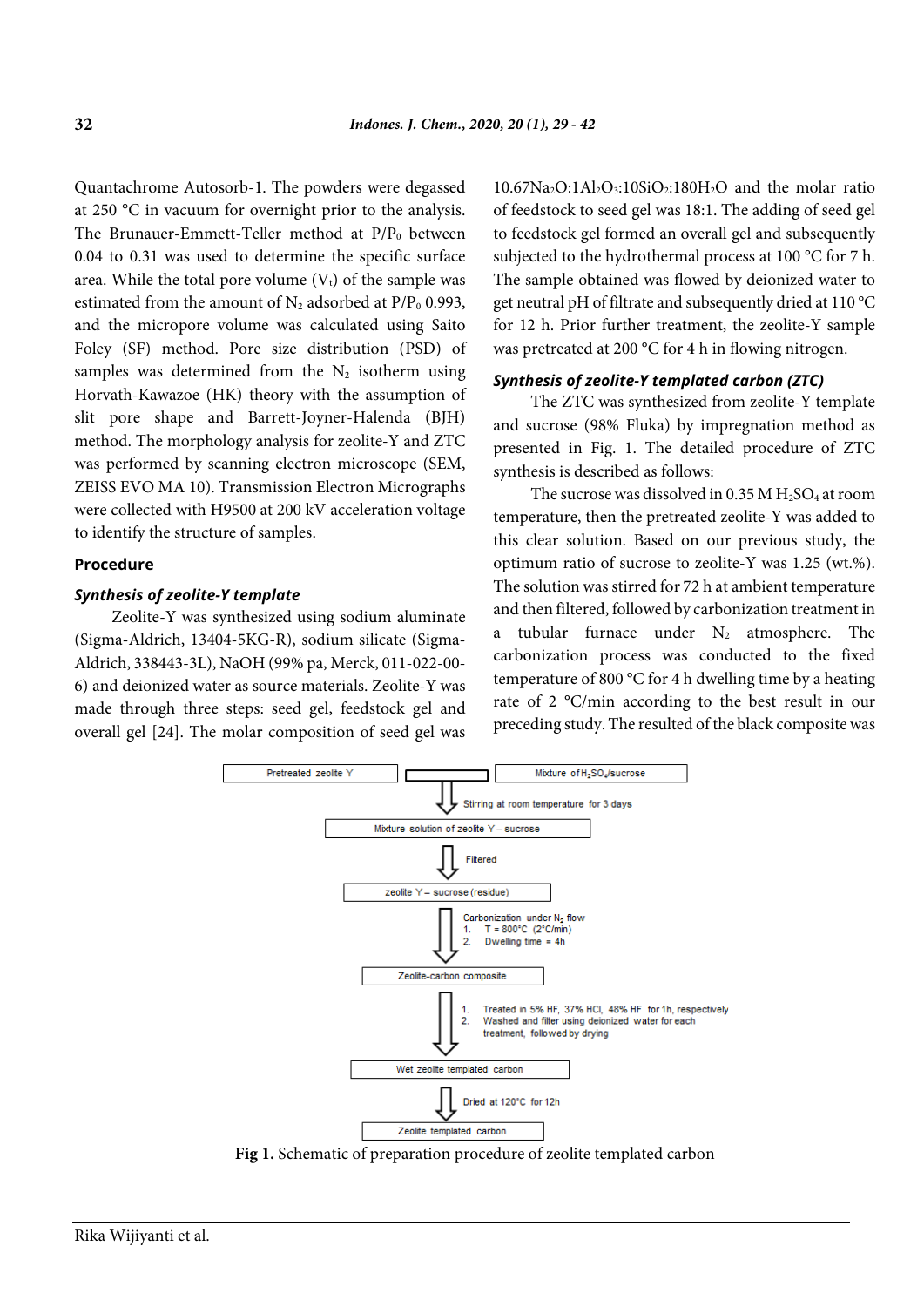cooled until room temperature using  $N_2$  stream and then washed by three steps of acid to remove the zeolite-Y template. (1) The composite was treated with 5% HF solution at ambient temperature for 1 h to break the Si-O-Al bond of template. The sample was washed using deionized water insistently to obtain a neutral pH of filtrate and dried at 110 °C for 12 h. (2) Then, the sample was immersed in 37% HCl via reflux at 60 °C for 1 h to remove aluminum of zeolite framework, subsequently filtered and washed by deionized water and followed by drying for 12 h at temperature of 120 °C (3). In addition, the solid sample was soaked in 48% HF solution for 1 h for removal of silica content from zeolite template. The sample was then washed by deionized water to get a neutral pH of filtrate, then a residue of sample known as zeolite templated carbon (ZTC) was dried during 12 h at  $120 \degree C$ .

#### *Hydrogen adsorption test*

The amounts of hydrogen uptake on the ZTC were determined in a custom-fabricated packed-bed adsorption system using volumetric, pressure and temperature measurement in equilibrium conditions by static adsorption procedure adopted from other studies [25-26]. The fixed bed adsorption unit was used at static mode to collect single gas adsorption data presented in [Fig.](#page-4-0) 2. The adsorption apparatus was made using stainless steel tubing and proper Swagelok fittings. The cell was placed in a well-insulated furnace to control the temperature, pressure, and volume in equilibrium state for single gas uptake. The hydrogen sorption capacity was measured at different temperature of 30, 40 and 50 °C. Prior to the adsorption test, the adsorbent was dried in-situ at 105 °C for 1 h. The gas presented in the adsorption cell was purged using a vacuum pump before to start the test. Digital pressure transducer and thermocouple put axially in the middle of the adsorption cell to observe the temperature of cell continuously.

An adsorption cell was filled with 1.5018 g adsorbent. The adsorption was conducted at a temperature of 30, 40 and 50 °C ( $\pm$  3 °C) using the single sample weight. Prior passing the hydrogen to the adsorption cell, the gas pressure of the loading cell was set at the equilibrium of 2 bar as an initial value, and then gas



<span id="page-4-0"></span>**Fig 2.** Schematic diagram of the fixed bed volumetric adsorption test rig

was flowed into the adsorption cell by opening the connecting valve at the target temperature. Pressure and temperature measurement of both cells were monitored to obtain the amount of hydrogen adsorbed. The pressure of loading  $(P_1)$  and adsorption  $(P_a)$  cell measured were recorded until the equilibrium conditions were obtained. Adsorption equilibrium is achieved when the operating conditions (temperature and pressure) were constant. The amount of hydrogen uptake was determined using the mass balance through both cells in terms of temperature and pressure recorded at initial and equilibrium condition, according to the Eq. (1) [26]:

$$
q_e = \frac{1}{m} \left[ \frac{V_v}{R} \left( \left| \frac{P}{ZT} \right|_i - \left| \frac{P}{ZT} \right|_{eq} \right)_a + \frac{V_l}{R} \left( \left| \frac{P}{ZT} \right|_i - \left| \frac{P}{ZT} \right|_{eq} \right)_l \right] \tag{1}
$$

in which the pressure is P, the temperature is T, the gas constant is R, the adsorption cell is a, the adsorption cell volume is  $V_v$ , the compressibility factor is Z, the loading cell is l, the loading cell volume is  $V<sub>1</sub>$ , i and eq represent the initial and equilibrium state, respectively; and the adsorbent mass is m.

The hydrogen sorption was also performed using the gravimetric method (Fig. 3) as follows. Prior to the experiment, the ZTC was dried at 105 °C during 1 h and then degassed by a heating rate of 3 °C/min to 350 °C for 3 h. The pretreated sample (0.3 g) as initial mass was then cooled to the adsorption temperature. The adsorption process was conducted over the temperature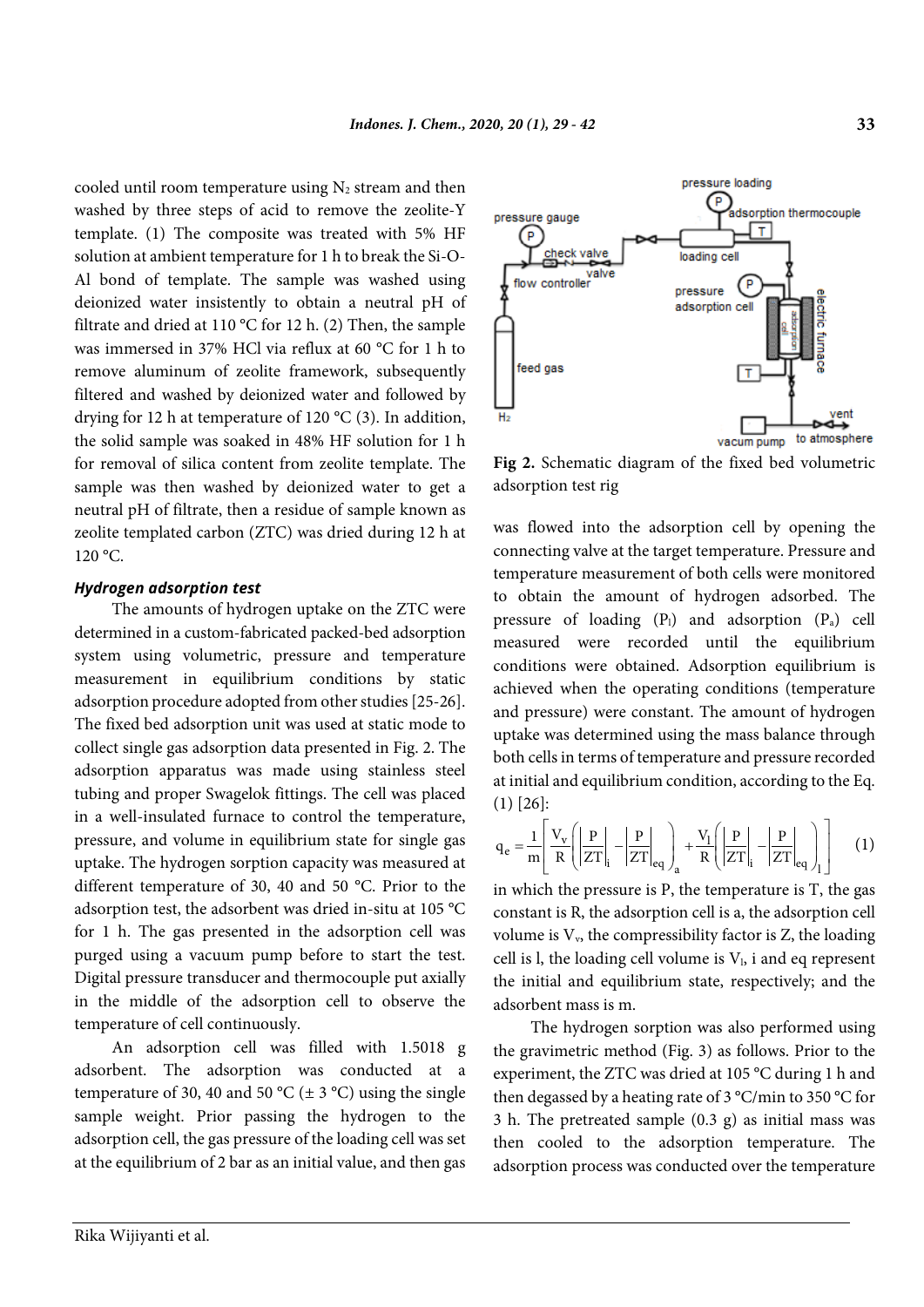

**Fig 3.** Schematic diagram of gravimetric adsorption test

of 30, 40, 50 °C and ambient pressure. Adsorption measurement was started via initiating the hydrogen flow rate of 20 mL/min, then evaluated within a few minutes to achieve sorption equilibrium of ZTC and recorded as mass at equilibrium state. The capacity of hydrogen uptake was obtained from the mass balance through the adsorption cell, according to the Eq. (2):

$$
\% \text{wt} = \frac{m_t - m_0}{m_0} \times 100\% \tag{2}
$$

where  $m_t$  is the mass at t min and  $m_0$  is the initial mass.

#### *Kinetics data analysis*

Adsorption kinetic models of the pseudo first order, pseudo-second order, and intraparticle diffusion were determined to investigate of hydrogen sorption mechanism onto ZTC [25,27]. The pseudo first-order model is generally applied for the adsorption process, expressed by Eq. (3).

$$
\frac{dq_t}{dt} = k_f (q_e - q_t)
$$
 (3)

where  $q_t$  (mmol/g) is the amount of hydrogen adsorbed at time t (min),  $q_e$  (mmol/g) is the adsorption capacity at equilibrium state,  $k_f (min^{-1})$  is the rate constant of pseudofirst order. After integrating at boundary conditions  $q_t =$ 0 at t = 0 and  $q_t = q_t$  at t = t, yields the Eq. (4).

$$
\ln(q_e - q_t) = \ln q_e - k_1 t \tag{4}
$$

The pseudo second-order model is defined in Eq. (5).

$$
\frac{dq_t}{dt} = k_s (q_e - q_t)^2
$$
\n(5)

in which  $k_s$  (g mg<sup>-1</sup> min<sup>-1</sup>) is pseudo-second-order rate constant. This can be integrated by using the initial conditions of  $q_t = 0$  at  $t = 0$  and  $q_t = q_t$  at  $t = t$  and the equation above is a linear equation:

$$
\frac{t}{q_t} = \frac{1}{k_s q_e^2} + \frac{1}{q_e}t
$$
 (6)

A straight line with slope 1/q will be obtained from a plot between  $t/q_t$  and t when adsorption mechanism fits this kinetic model.

The equation of intra-particle diffusion is given as follows:

$$
q_t = k_{id}t^{1/2} + C \tag{7}
$$

where  $k_{id}$  (mmol  $g^{-1}$  min<sup>-0.5</sup>) is the rate constant, t is time (min). The values of  $k_{id}$  and C can be calculated experimentally through the slope and intercept of  $q_t$ versus t<sup>1/2</sup>, respectively. An intercept value of C indicates the thickness of the boundary layer, in which the bigger value of C, the greater effect for the boundary layer.

## *Thermodynamic study*

The adsorption enthalpy ( $\Delta H$ ) and entropy ( $\Delta S_H$ ) change of hydrogen adsorption are calculated from the graph between ln P versus 1/T based on the Van't Hoff equation [22]:

$$
\ln P = 2 \left( \frac{\Delta H}{RT} - \frac{\Delta S_H}{R} \right) \tag{8}
$$

in which  $\Delta H$  in kJ mol<sup>-1</sup> and  $\Delta S_H$  in J K<sup>-1</sup> mol<sup>-1</sup>. T is temperature (K), p is pressure at constant equilibrium uptake (bar), and R is the gas constant (J mol<sup>-1</sup> K<sup>-1</sup>). The slopes of the straight line give the value of 2ΔH/R, and the intercepts give the value of  $-(2 \Delta S_H/R)$ .

The Gibbs energy  $(\Delta G_{\text{ads}})$  value is commonly calculated by the following equation:

$$
\Delta G_{ads} = \Delta H - T\Delta S_H
$$
\n(9)

in which  $\Delta G_{ads}$  in kJ mol<sup>-1</sup>.

#### ■ **RESULTS AND DISCUSSION**

#### **XRD Analysis**

The X-ray diffraction patterns of zeolite standard and zeolite-Y obtained are presented i[n Fig.](#page-6-0) 4(a) and (b), respectively. It could be seen that the diffraction patterns and intensities for zeolite-Y obtained were similar to the standard data of JCPDS No.: 39-1380. This clearly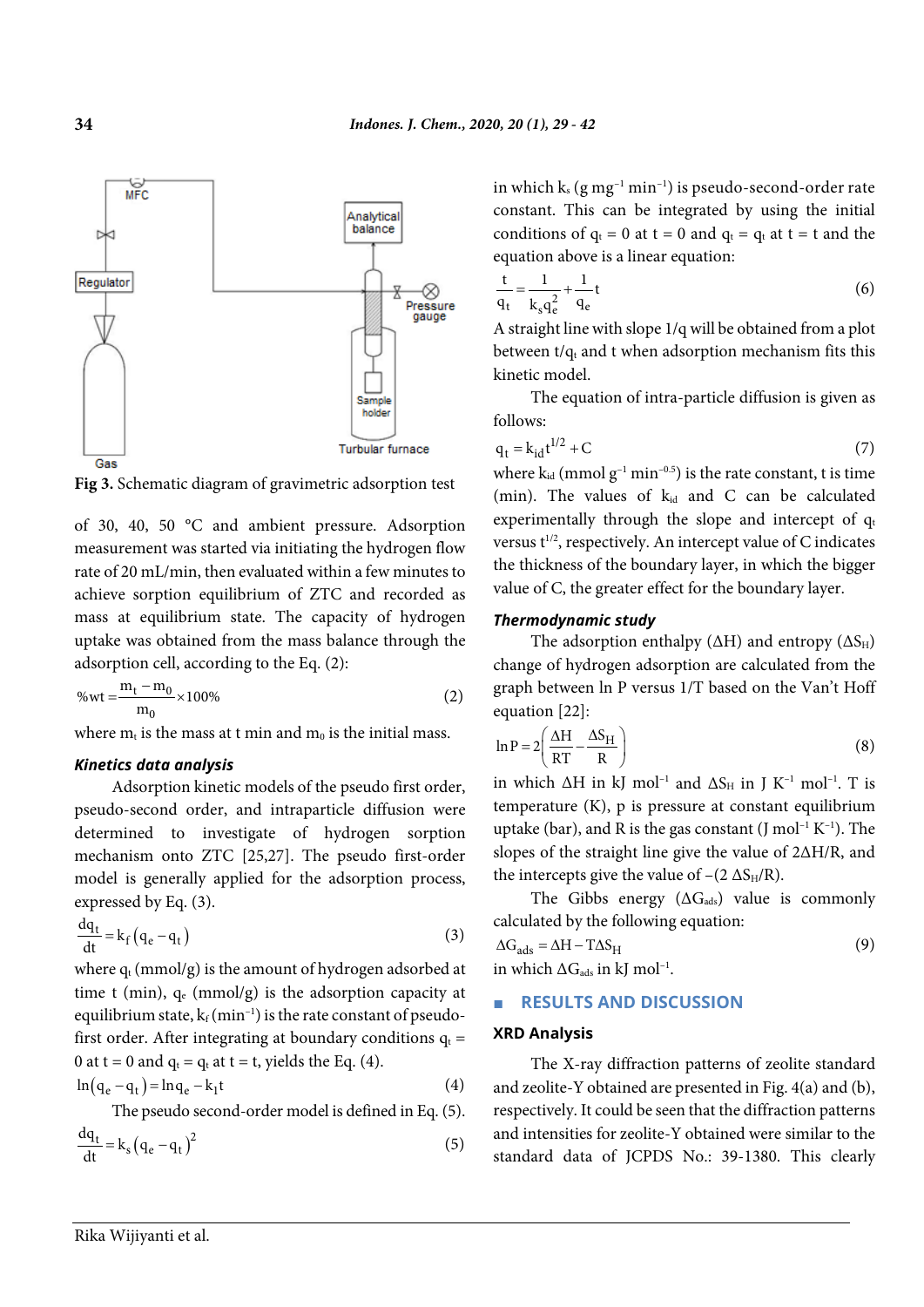indicated that the zeolite-Y prepared using NaOH- $NaAlO<sub>2</sub>-Na<sub>2</sub>SiO<sub>3</sub>-H<sub>2</sub>O$  system was successfully formed. These peak patterns have still appeared in the diffraction peaks for composite sample, but these peaks slightly shifted to the higher angle, as shown in [Fig.](#page-6-0) 4(c). The shift of the peaks might be due to the shrinkage of the zeolite framework after carbonization process [28]. Furthermore, these diffraction peak intensities were also decreased as compared to the zeolite-Y, suggesting that the carbon might be in the surface of the template [29].

The peak patterns of the ZTC obtained are demonstrated in [Fig.](#page-6-0) 4(d). This sample exhibited XRD peak around 6.05°, close to those of parent zeolite-Y  $(-6.14^{\circ})$ . This indicated that there was a regular ordering of pore structure for carbon sample, corresponding to the (111) peak of template [11,30]. Furthermore, a broad peak centered around  $2\theta = 25^{\circ}$  was appeared with low relative intensity and also observed in zeolite templated carbon by other studies [12,30]. This peak suggests the formation of amorphous graphitic carbon (002) plane due to the stacking graphene nanosheets outside zeolite micropore. This stacking graphene may be formed due to the presence of carbon deposition in the pore mouth of zeolite upon the carbonization process, therefore, obstructing access of sucrose into the zeolite [11]. It can be concluded that ZTC in this study kept some pore structure ordering of zeolite and also produced the graphitic carbon.

## **SEM and TEM Observation**

The SEM analysis for zeolite-Y and ZTC were presented in [Fig.](#page-6-1) 5(a) and (b), respectively. Zeolite-Y image as shown i[n Fig.](#page-6-1) 5(a) exhibited a clear crystal face from each particle. The shape morphology for zeolite-Y was partially replicated in the ZTC sample [\(Fig.](#page-6-1) 5(b)), indicating that the ZTC did not fully retain the morphology of the template. A few aggregates of the amorphous graphitic structure was observed in the ZTC sample, which was in accordance with the XRD result. The particle size of ZTC was up to 500 nm, smaller as compared to the zeolite-Y template due to the particle shrinkage during the carbonization process. The particle shrinkage might be due to the shrinkage of the zeolite template as confirmed by the XRD observation [28].

The TEM images for the zeolite-Y, zeolite-carbon composite and ZTC samples are shown in [Fig.](#page-7-0) 6. The octahedral morphology for zeolite-Y is similar to the



<span id="page-6-0"></span>**Fig 4.** XRD pattern of (a) standard JCPDS No. 39-1380, (b) as-synthesized zeolite-Y, (c) zeolite-carbon composite, and (d) zeolite templated carbon



<span id="page-6-1"></span>**Fig 5**. The SEM images of (a) zeolite-Y and (b) ZTC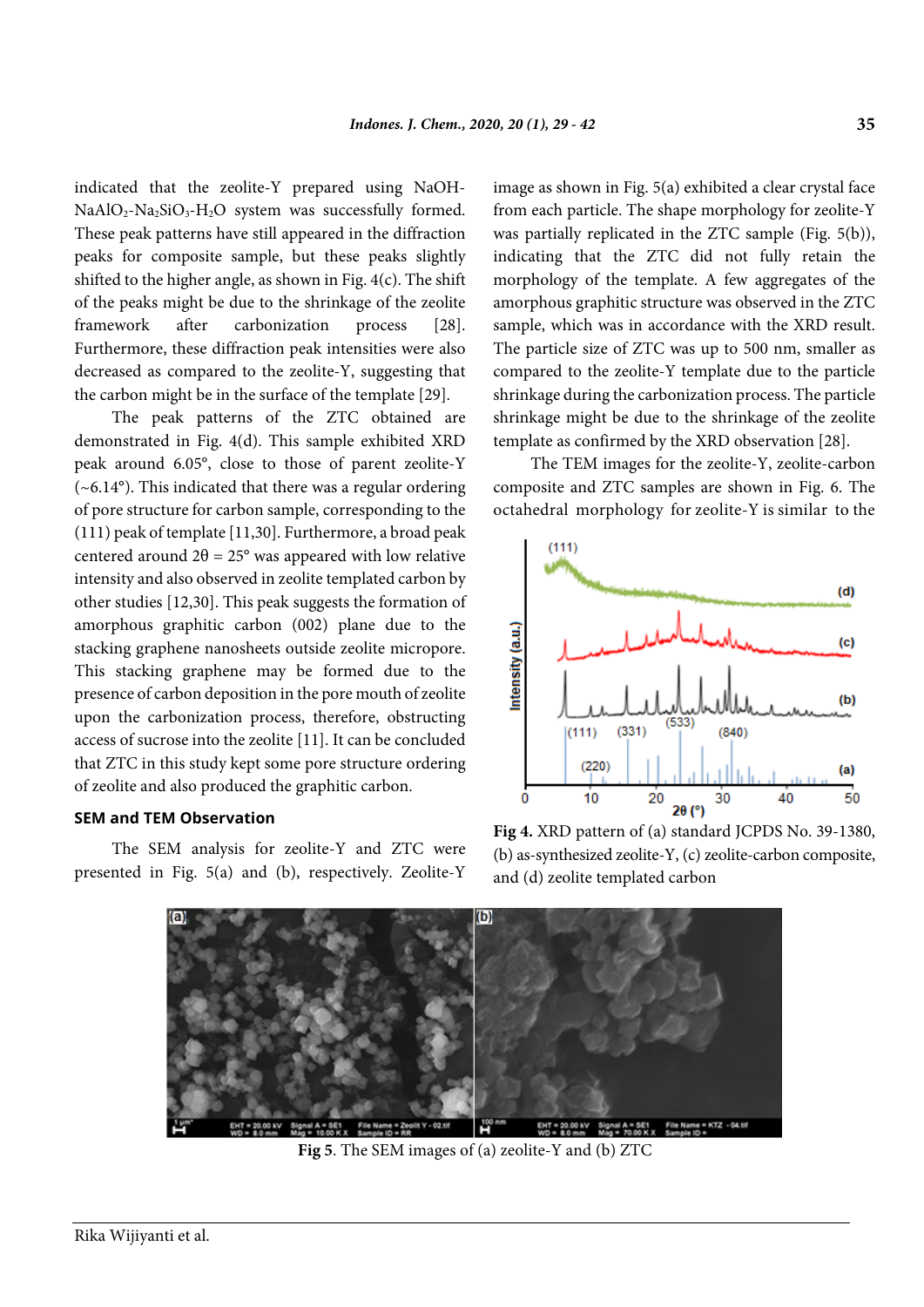

<span id="page-7-0"></span>**Fig 6.** The TEM images of (a) zeolite-Y, (b) ZTC (the inset corresponds to electron diffraction pattern taken from this image), and (c) ZTC (the region indicated by an arrow are the dense amorphous carbon layers deposited in the external surface of zeolite micropore

SEM images in [Fig.](#page-6-1) 5 with the measured particle size up to 1000 nm. However, a diffused ring in the SAED pattern of ZTC (inset of [Fig.](#page-7-0)  $6(c)$ ) suggests that the amorphous structure is observed, which is similar to XRD and SEM analysis [31]. The diffraction ring can be attributed as a thin and dense graphitic carbon, indicating carbon (002) layer around the external surface of zeolite-Y particles [\(Fig.](#page-7-0) 6(c)) [32-33]. The graphitic shell thickness was ranging from 15–50 nm (black arrow region).

#### **Textural Properties of the Sample**

The textural properties of zeolite-Y and ZTC such as BET surface area, micropore, and mesopore volume were obtained using their adsorption isotherm [\(Fig.](#page-7-1) [7\(](#page-7-1)a)) and the values were presented in Table 1. As seen from the figure, the adsorption isotherm for the zeolite-Y template was a typical type I isotherm, indicating a microporous material for zeolite sample. On the other hand, the existence of desorption hysteresis in the ZTC



<span id="page-7-1"></span>**Fig 7.** The N<sub>2</sub> adsorption-desorption isotherm on the zeolite-Y template and ZTC at -196 °C (a) PSD analyzed using HK method (b) and BJH method (c) of the prepared zeolite-Y and ZTC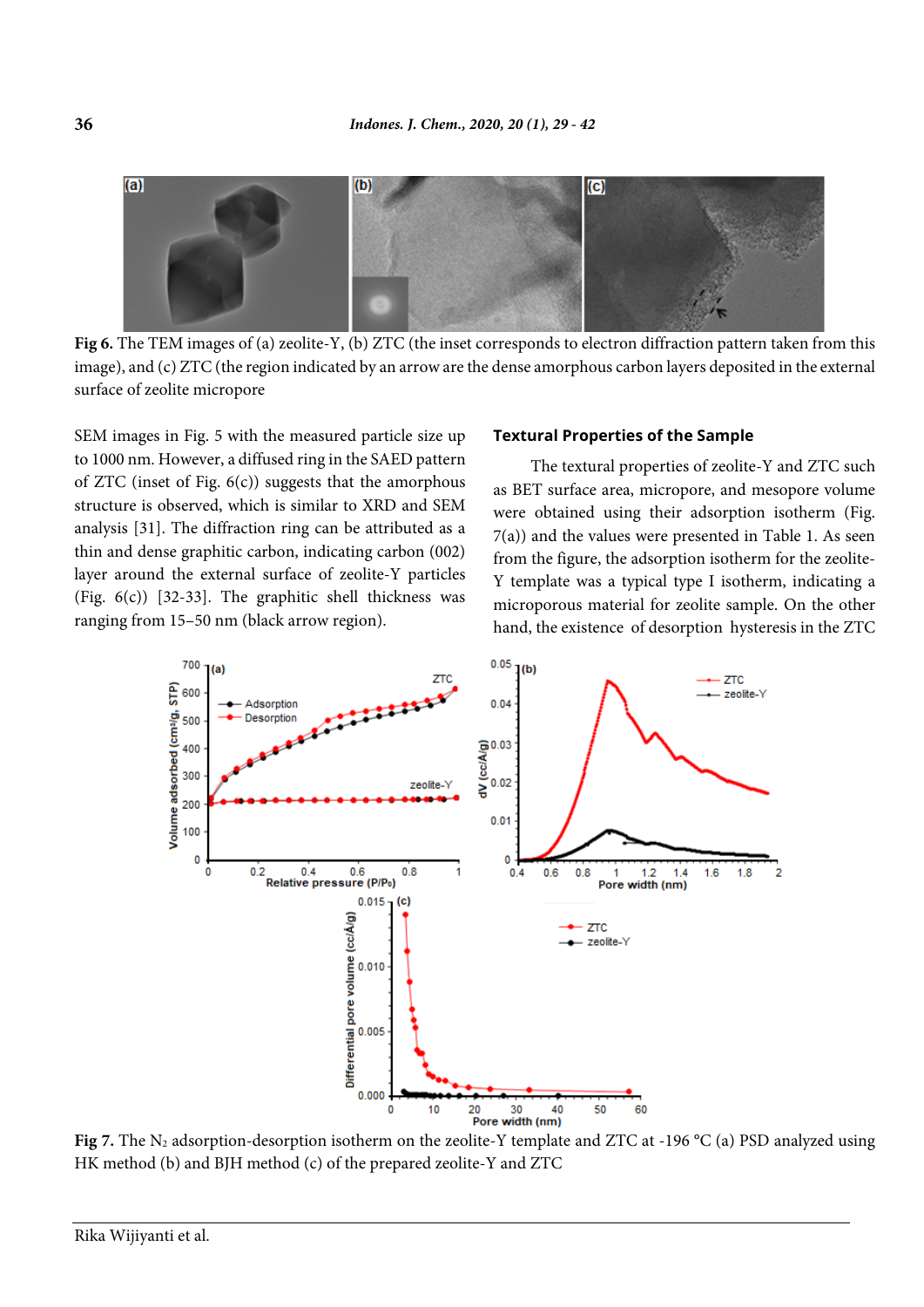**Table1.** Textural properties of the resultant zeolite-Y and ZTC

| Sample    | BET surface    | Total pore           | Micropore            |  |
|-----------|----------------|----------------------|----------------------|--|
|           | area $(m^2/g)$ | volume $\rm(cm^3/g)$ | volume $\rm(cm^3/g)$ |  |
| Zeolite-Y | 686            | 0.40                 | 0.34                 |  |
| ZTC       | 932            | 0.97                 | 0.30                 |  |

sample suggested the mesopores characteristic. The mesopore structure might be attributed by (1) the unfilled region of carbon due to incomplete filling of sucrose to the template pore channels and/or (2) the shrinkage of zeolite-carbon during the carbonization due to the oxygen rich of sucrose resulting in the large amount of gaseous species such as  $CO<sub>2</sub>$  and  $H<sub>2</sub>O$  [12,33-34]. Furthermore, we have used HK method by assuming slit pore geometry to evaluate micropore size (below 2 nm) distribution and BJH method to analyze the mesopores above 2 nm of the zeolite-Y and ZTC, as shown in [Fig.](#page-7-1) [7\(](#page-7-1)b) and (c). It can be seen that the as-synthesized ZTC exhibits a sharp peak around  $0.7-1.5$  nm [\(Fig.](#page-7-1) 7(b)), indicating the presence of micropores of the ZTC and the size distribution of the ZTC is sharper than the zeolite-Y. In addition, the BJH method [\(Fig.](#page-7-1)  $7(c)$ ) confirms the presence of mesopores in the ZTC around 3–23 nm. The mesopores were attributed to the amorphous graphitic carbon, covering the ZTC particles. The BET surface area, total pore volume and micropore volume of ZTC in this study were 932  $m^2/g$ , 0.97  $cm^3/g$ , and 0.3  $cm^3/g$ , respectively. Konwar and De [29] also reported the ZTC synthesis materials with zeolite-Y and sucrose, the highest BET surface area, total pore volume, and micropore volume were 1033 m<sup>2</sup>/g, 0.676 cm<sup>3</sup>/g, and 0.293 cm<sup>3</sup>/g, respectively, which were close to the value in this study. However, better properties of sucrose-based carbon via template method using zeolite-Y was achieved from another study [13].

## **Hydrogen Adsorption Study of ZTC**

The process of hydrogen adsorption on carbons is governed by physisorption and preferably occurs at a lower temperature [34-35]. However, it is greatly desirable for adsorbent materials that adsorb hydrogen at or near room temperature for its application to meet the DOE target for the hydrogen storage system.



**Fig 8.** Adsorption capacity with adsorption time at various temperature measured gravimetrically (a) 30, (b) 40 and (d) 50 °C

The hydrogen uptake measured gravimetrically at different temperature of 30, 40 and 50 °C and pressure of 1 bar (Fig. 8) were studied in the present work. Highest hydrogen sorption was obtained at the lowest temperature of 30 °C with 1.72 wt.% storage. It could be occurred since physically adsorption take places in the interaction between hydrogen molecules and carbon material on van der Waals force. At low temperature, the thermal motion energy of hydrogen was in accordance with the van der Waals force, leading to the stronger interaction [36]. The electronegativity between carbon and hydrogen as an atom has a low range, and therefore, the bonding has a weak dipole moment and keep their characteristics when the adsorption process occurs. Comparing the adsorption of ZTC with data available in the previous literature is presented in Table 2. In this study, the hydrogen adsorption capacities were quite low. It could be attributed with a low quantity of micropore volume, resulting to the low interaction energy between pore walls and hydrogen molecules in the narrower pores and less accessible adsorption sites for hydrogen molecules [19].

In order to confirm the hydrogen sorption gravimetrically, adsorption was also conducted using the volumetric determination of the prepared ZTC. The hydrogen uptake capacities performed by the volumetric method were 5.81, 5.68 and 5.64 mmol/g or equal to 1.16,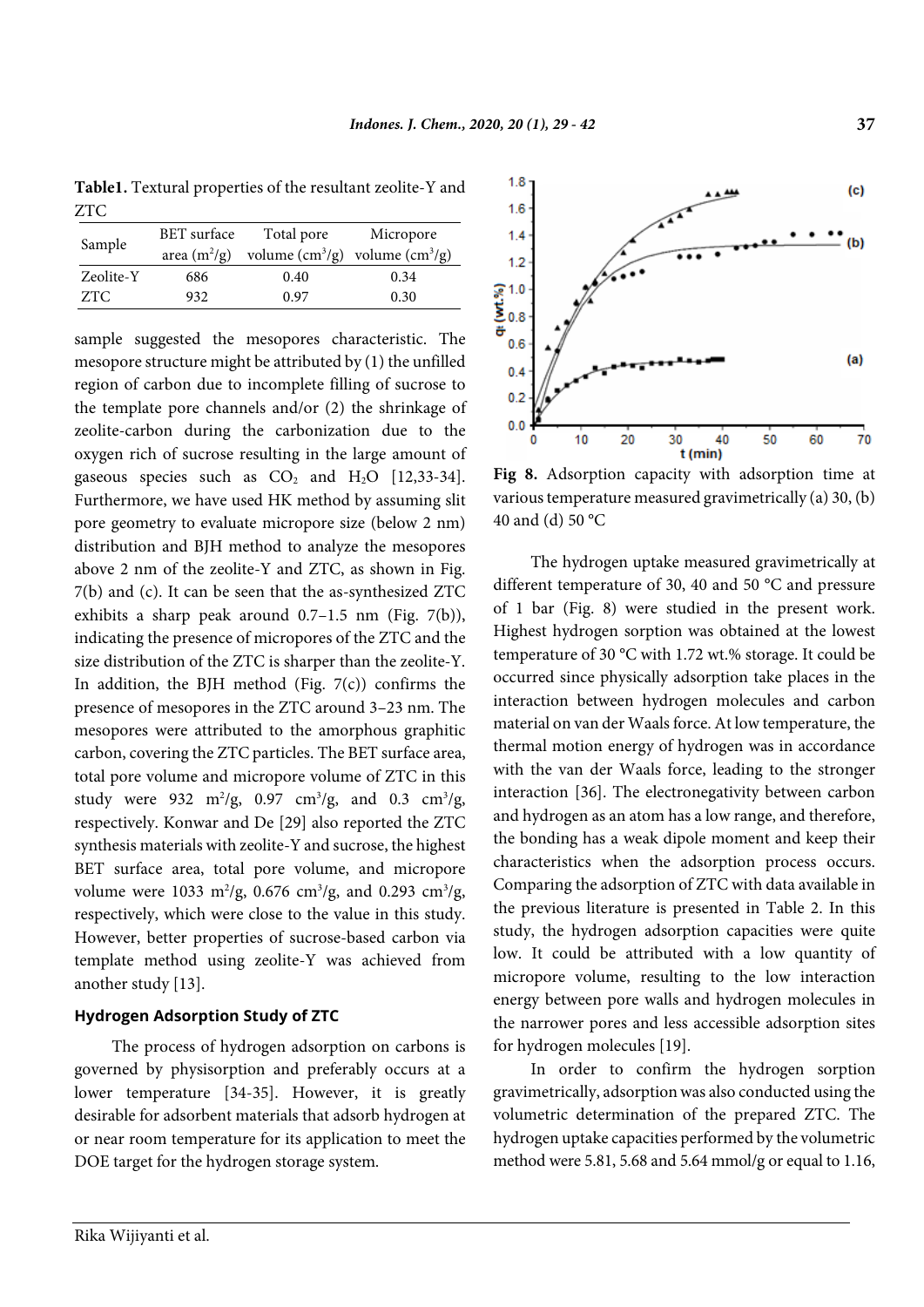|                                | Zeolite<br>template          | Preparation<br>method | Textural properties                   |                                             |                                      | Hydrogen                                                 | Temperature                                |               |
|--------------------------------|------------------------------|-----------------------|---------------------------------------|---------------------------------------------|--------------------------------------|----------------------------------------------------------|--------------------------------------------|---------------|
| Carbon source                  |                              |                       | Specific<br>surface<br>area $(m^2/g)$ | Micropore<br>volume<br>(cm <sup>3</sup> /g) | Mesopore<br>volume<br>$\rm (cm^3/g)$ | uptake<br>(wt.%)                                         | (°C) and pressure Ref.<br>(bar) adsorption |               |
| Sucrose                        | <b>USY</b><br>zeolite        | Carbonization         | 701-1219                              | $0.30 - 0.5$                                | $0.09 - 0.61$                        | $1.15 - 1.43$ <sup>a</sup>                               | $-196;1$                                   | $[19]$        |
| Sucrose                        | NH <sub>4</sub> Y<br>zeolite | Carbonization         | 684-1033                              | $0.21 - 0.29$                               | $0.20 - 0.38$                        | $0.25 - 0.30b$                                           | $-100;1$                                   | $[29]$        |
| Furfuryl alcohol               | NH <sub>4</sub> Y<br>zeolite | Carbonization         | 1886                                  | $0.01 - 0.51$                               | $0.07 - 0.80$                        | $0.08 - 0.29$ <sup>b</sup>                               | $-100;1$                                   | $[7]$         |
| Sucrose                        | NH <sub>4</sub> Y<br>zeolite | Carbonization         | 1500                                  | 0.78                                        | 0.52                                 | 2.4 <sup>c</sup>                                         | $-196;10$                                  | $[13]$        |
| Propylene and<br>butylene      | Zeolite-<br>Y                | <b>CVD</b>            | 1040-2470                             | $0.43 - 1.05$                               | $0.27 - 0.47$                        | $0.8 - 2.0^{\rm a}$                                      | $-196;1$                                   | $[11]$        |
| Furfuryl alcohol-<br>acetylene | Zeolite-<br>10X              | <b>CVD</b>            | 1303-3331                             | $0.33 - 1.00$                               | $0.55 - 0.94$                        | $1.09 - 2.27$ <sup>a</sup>                               | $-196;1$                                   | $[34]$        |
| Sucrose                        | Zeolite-<br>Y                | Carbonization         | 932                                   | 0.30                                        | 0.67                                 | $0.48 - 1.72$ <sup>a</sup><br>$1.10 - 1.14$ <sup>c</sup> | $30-50;1$<br>$30-50; 2$                    | This<br>study |

**Table 2.** Physical properties and hydrogen adsorption capacity for different carbon-based materials

a Hydrogen uptake is measured via gravimetric adsorption method

b Hydrogen uptake is measured via H2-TPD method

c Hydrogen uptake is measured via volumetric method

1.14 and 1.12 wt.% at 30, 40 and 50 °C (± 3 °C) and 2 bars, respectively. A slightly different result of the hydrogen adsorption capacity obtained between the two techniques due to a small difference in operating pressure. At low pressure, hydrogen prefers to occupy the position at the adsorbate-pore interaction. Therefore, the density of hydrogen is highest in the smaller pores (micropores) [37]. At a temperature of 30, 40 and 50 °C, this calculated hydrogen adsorption capacity is equal to a volumetric density of 17.43, 17.04 and 16.92 g/L, respectively. Furthermore, the volumetric density values reported in this study were much lower to the ultimate DOE target of 70 g/L. The performance of adsorption can be improved on the control of the surface area and micropore volume via synthesis conditions. Another attempt of improving the hydrogen capacity is chemically surface modification of carbon to enhance the interaction with hydrogen.

# **Adsorption Kinetics Study**

In order to determine the adsorption mechanism, the kinetic study of hydrogen adsorption would be indispensable. Three kinetic models in terms of pseudofirst and second order, as well as intra particle diffusion model, were tested to fit with experimental data.

## *Pseudo first order model*

This equation is proposed to explain unsteady state adsorption in porous material [38]. The pseudo first order kinetic plots between t and  $\ln (q_e-q_t)$  of hydrogen sorption at 30, 40 and 50 °C by ZTC were presented in Fig. 9. The parameter values calculated from fitting the



**Fig 9.** Pseudo first order kinetic plots for hydrogen adsorption onto ZTC at 30, 40, and 50 °C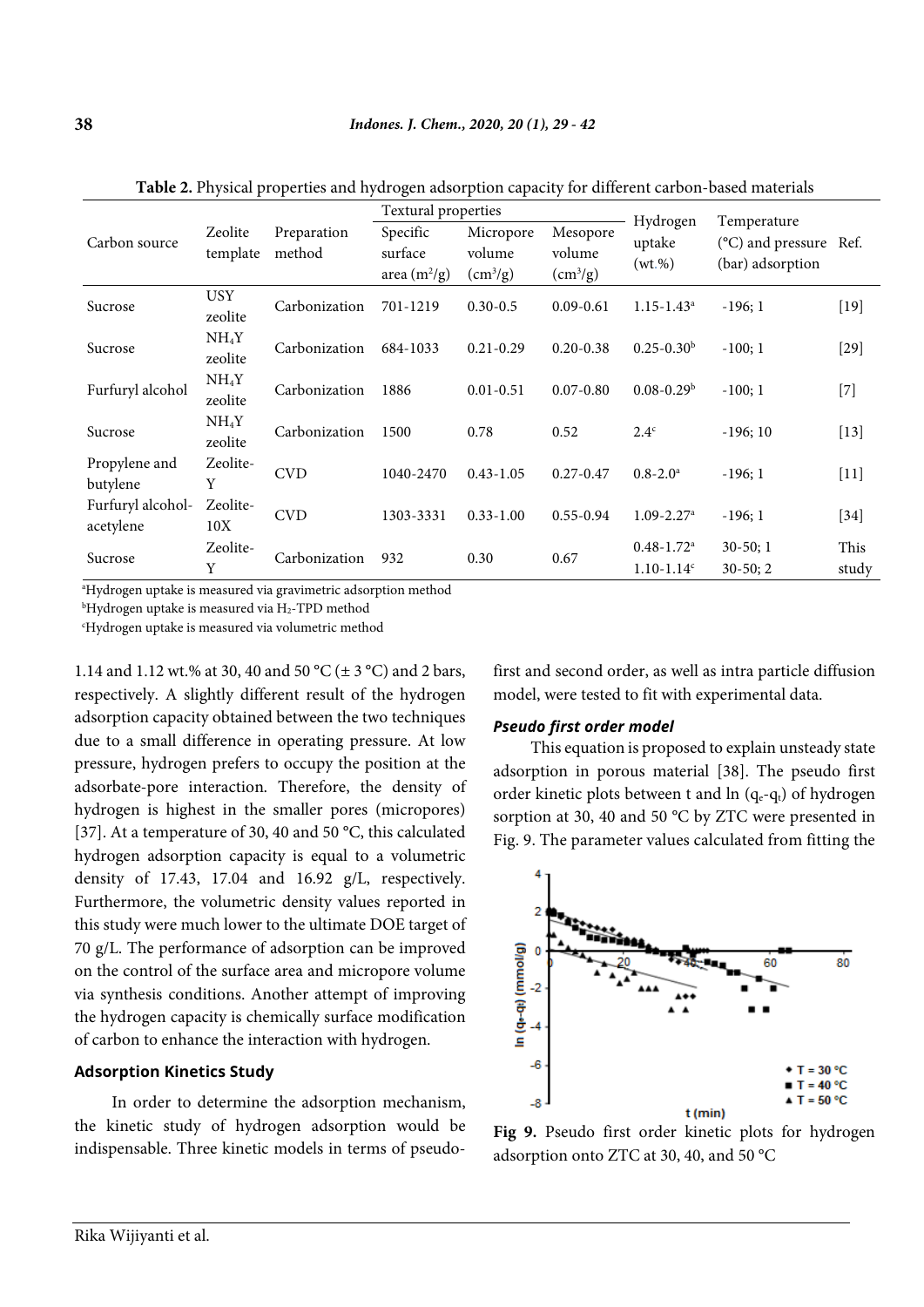experimental data are summarized in Table 3. As can be seen, the increasing temperature at constant pressure leads to a lower rate constant  $k_f$  value. This showed that a lower temperature leads to a higher amount of hydrogen adsorbed. For all samples, the correlation coefficients  $(R^2)$ for this kinetic model were clearly poor. It was also observed that the calculated adsorption capacities  $(q_e)$  at three samples deviated to the experimental values in Fig. 8. These indicate that the adsorption mechanism of hydrogen into ZTC could not be characterized by this kinetic model.

## *Pseudo second-order model*

This kinetic model is assumed that linearity exists between adsorption capacity with the presence of active sites in adsorbent [39]. Fig. 10 showed the slope and intercept plots of time t and adsorbed capacity  $q<sub>b</sub>$ , while the values were presented in Table 3. It showed a higher adsorption rate for a lower temperature and the correlation coefficient  $(R^2)$  values calculated were well at the whole condition. The calculated adsorption capacities were also close to the experimental data in Fig. 8. It can be summarized that the hydrogen adsorption process at all studied temperatures were best approximated to this kinetic model.

#### *Intra particle diffusion model*

In this study, this model is used to identify diffusion for adsorption process. By plotting of  $q_t$  versus  $t^{0.5}$  in Fig.



**Fig 10.** Pseudo second order kinetic plots for hydrogen adsorption by ZTC at 30, 40, and 50 °C

11, the  $q_e$  and the rate constant values can be calculated. Such plots showed double linearity region that indicates two steps of the adsorption process. The first step line is attributed to the hydrogen diffusion through an external surface or boundary layer of ZTC, and the other line relates to the internal surface diffusion (micropore or mesopore diffusion). During the adsorption process, hydrogen diffusion was very fast in the early step and subsequently slow diffusion over the internal surface (Fig. 11).

**Table 3.** Kinetic parameters for hydrogen adsorption at three kinetic models

| Kinetic models                                          | Parameters                                                               |                 |       |  |  |  |
|---------------------------------------------------------|--------------------------------------------------------------------------|-----------------|-------|--|--|--|
| Pseudo-first-order                                      |                                                                          |                 |       |  |  |  |
| Temperature $(^{\circ}C)$                               | $q_e$ (mmol/g)                                                           | $k_f(min^{-1})$ | $R^2$ |  |  |  |
| 30                                                      | 8.01                                                                     | 0.09            | 0.72  |  |  |  |
| 40                                                      | 4.86                                                                     | 0.05            | 0.72  |  |  |  |
| 50                                                      | 2.30                                                                     | 0.05            | 0.32  |  |  |  |
| Pseudo-second-order                                     |                                                                          |                 |       |  |  |  |
| Temperature ( $^{\circ}$ C) k <sub>s</sub> (mmol/g min) |                                                                          | $q_e$ (mmol/g)  | $R^2$ |  |  |  |
| 30                                                      | 0.97                                                                     | 10.34           | 0.97  |  |  |  |
| 40                                                      | 0.71                                                                     | 8.45            | 0.93  |  |  |  |
| 50                                                      | 0.51                                                                     | 2.69            | 0.98  |  |  |  |
| Intra particle diffusion                                |                                                                          |                 |       |  |  |  |
|                                                         | Temperature ( $^{\circ}$ C) k <sub>id</sub> (mmol/g min <sup>0.5</sup> ) | $R^2$           |       |  |  |  |
| 30                                                      | 1.20                                                                     | 0.94            |       |  |  |  |
| 40                                                      | 0.83                                                                     | 0.86            |       |  |  |  |
| 50                                                      | 0.31                                                                     | 0.81            |       |  |  |  |



**Fig 11.** Intraparticle diffusion plots for hydrogen adsorption by ZTC at 30, 40, and 50 °C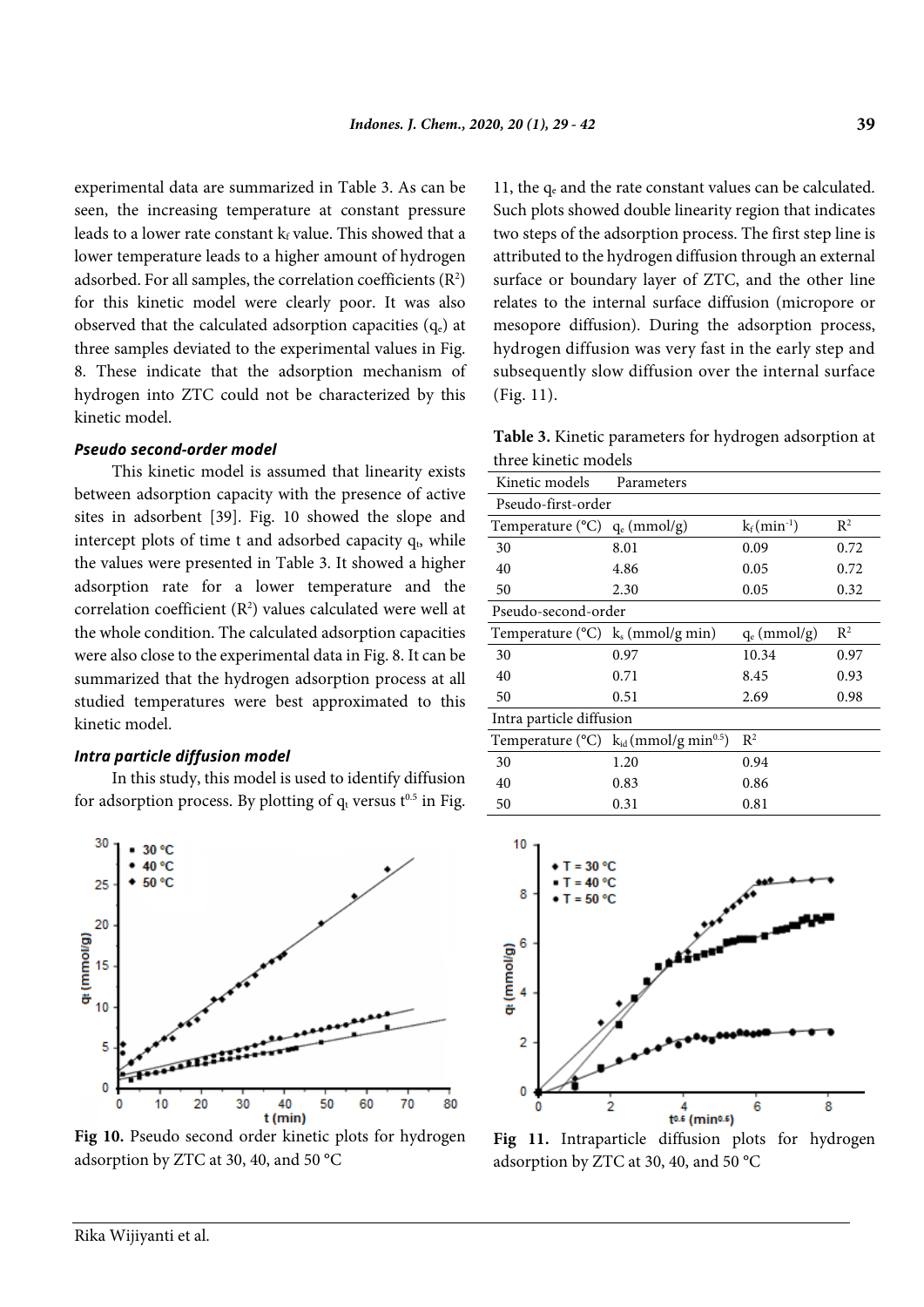

**Table 4.** Thermodynamic parameters for hydrogen adsorption onto zeolite templated carbon

**Fig 12.** Enthalpy of adsorption of hydrogen onto the ZTC

## **Thermodynamic Studies**

The thermodynamic aspects (Fig. 12) provide a conceptual insight of the adsorption mechanism of the adsorption process. As presented in Table 4, the ΔG and ΔH values were negative which indicate a spontaneous and exothermic process, respectively [40]. The ΔH value obtained was much smaller than  $80 \text{ kJ} \text{ mol}^{-1}$ (14.41 kJ mol–1 ), indicating a physical adsorption process of hydrogen into ZTC [22,26]. Such ΔH value was significantly larger than that shown by other studies [12,18]. The material which is able to adsorp the hydrogen at room temperature possess a heat of adsorption change value of 15.1 kJ/mol, which is very close with the value in this study [23]. The small of  $\Delta G$  value together with the high temperature revealed that the adsorption is more efficient or spontaneous at a lower temperature. Small randomness in the interface of ZTC and hydrogen during the adsorption process was revealed by the negative value of  $\Delta S_H$  (-40.93 J K<sup>-1</sup> mol<sup>-1</sup>).

# ■ **CONCLUSION**

In summary, a zeolite templated carbon (ZTC) was successfully synthesized via carbonization and investigated their hydrogen uptake properties. Such material is principally amorphous with a surface area of 932 m<sup>2</sup>/g, total pore volume of 0.97 cm<sup>3</sup>/g and exhibits well pore ordering structure derived from the template as well as some graphitic carbon. The ZTC obtained was tested for hydrogen storage at a temperature of 30–50 °C and its capacity was greatly dependent with temperature condition. Greater hydrogen uptake was observed at lower temperature and pressure of 1 bar as high as 1.72 wt.%. This value was close to the calculated adsorption capacity by volumetric method as high as 1.16 wt.% at 2 bar, similar to a volumetric density of 17.43 g  $H<sub>2</sub>/L$ . The calculated value here was much lower to the ultimate DOE target of 7.5 wt.% and 70 g  $H_2/L$ . Therefore, preparing method here should be improved to obtain a significant proportion of micropores or even ultramicropores, which is contributed to higher  $H_2$ uptake. The kinetic models showed that pseudo second order kinetic model best fitted for all adsorption condition. The thermodynamic aspects such as enthalpy and entropy change were  $14.41 \text{ kJ} \text{ mol}^{-1}$  and -40.93 J  $K^{-1}$  mol<sup>-1</sup>, respectively. A small value of the enthalpy described the physical adsorption process and found to be exothermic as confirmed by a negative sign of the enthalpy. The change of entropy was negative indicating decreasing randomness at the ZTC and hydrogen interface during physisorption process. The process occurred spontaneously as indicated by the negative Gibbs free energy change values. This value decreased by high temperature, indicating less effective of the adsorption process.

According to the results above, it can be said that ZTC is an attractive material for hydrogen storage and deserves further study in order to achieve better performance of adsorption.

## ■ **ACKNOWLEDGMENTS**

The authors are grateful to the Directorate General of Higher Education, Ministry of Research, Technology and Higher Education of Republic of Indonesia for providing financial support under PMDSU scholarship for doctoral degree for Rika Wijiyanti and Triyanda Gunawan, and also the research funding under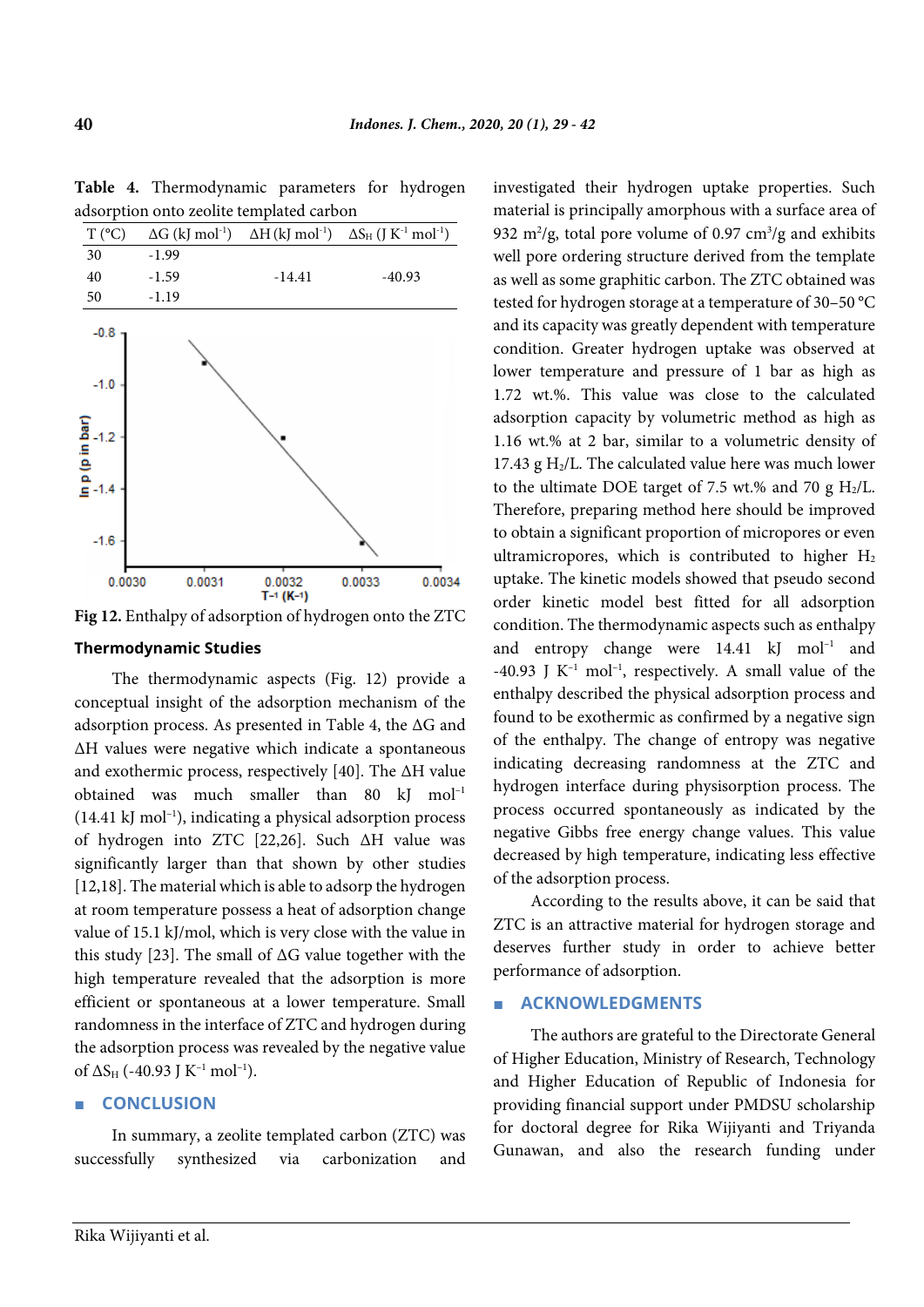"*Program Penelitian Magister Doktor Sarjana Unggul (PMDSU)*" (No: 135/SP2H/LT/DRPM/IV/2017).

## ■ **REFERENCES**

- [1] Xia, Y., Yang, Z., and Zhu, Y., 2013, Porous carbonbased materials for hydrogen storage: Advancement and challenges, *J. Mater. Chem. A*, 1 (33), 9365–9381.
- [2] Hydrogen Storage Technical Team, 2017, *Hydrogen Storage Technical Team Roadmap*, United States Department of Energy.
- [3] Krishna, R., Titus, E., Salimian, M., Okhay, O., Rajendran, S., Rajkumar, A., Sousa, J.M.G., Ferreira, A.L.C., Gil, J.C., and Gracio, J., 2012, "Hydrogen Storage for Energy Application" in *Hydrogen Storage*, Eds., Liu, J., IntechOpen, London, 243–266.
- [4] Tedds, S., Walton, A., Broom, D.P., and Book, D., 2011, Characterisation of porous hydrogen storage materials: Carbons, zeolites, MOFs and PIMs, *Faraday Discuss.*, 151, 75–94.
- [5] Nijkamp, M.G., Raaymakers, J.E.M.J., van Dillen, A.J., and de Jong, K.P., 2001, Hydrogen storage using physisorption–materials demands, *Appl. Phys. A*, 72 (5), 619–623.
- [6] Zubizarreta, L., Arenillas, A., and Pis, J.J., 2009, Carbon materials for H2 storage, *Int. J. Hydrogen Energy*, 34 (10), 4575–4581.
- [7] Konwar, R.J., and De, M., 2013, Effects of synthesis parameters on zeolite templated carbon for hydrogen storage application, *Microporous Mesoporous Mater.*, 175, 16–24.
- [8] Darkrim, F.L., Malbrunot, P., and Tartaglia, G.P., 2002, Review of hydrogen storage by adsorption in carbon nanotubes, *Int. J. Hydrogen Energy*, 27 (2), 193–202.
- [9] Armandi, M., Bonelli, B., Areán, C.O., and Garrone, E., 2008, Role of microporosity in hydrogen adsorption on templated nanoporous carbons, *Microporous Mesoporous Mater.*, 112 (1-3), 411–418.
- [10] Dong, J., Wang, X., Xu, H., Zhao, Q., and Li, J., 2007, Hydrogen storage in several microporous zeolites, *Int. J. Hydrogen Energy*, 32 (18), 4998–5004.
- [11] Chen, L., Singh, R.K., and Webley, P., 2007, Synthesis, characterization and hydrogen storage

properties of microporous carbons templated by cation exchanged forms of zeolite Y with propylene and butylene as carbon precursors, *Microporous Mesoporous Mater.*, 102 (1–3), 159–170.

- [12] Yang, Z., Xia, Y., and Mokaya, R., 2007, Enhanced hydrogen storage capacity of high surface area zeolite-like carbon materials, *J. Am. Chem. Soc.*, 129 (6), 1673–1679.
- [13] Guan, C., Wang, K., Yang, C., and Zhao, X.S., 2009, Characterization of a zeolite-templated carbon for H2 storage application, *Microporous Mesoporous Mater.*, 118 (1-3), 503–507.
- [14] Song, X.H., Xu, R., and Wang, K., 2013, The structural development of zeolite-templated carbon under pyrolysis, *J. Anal. Appl. Pyrolysis*, 100, 153–157.
- [15] Kyotani, T., Ma, Z., and Tomita, A., 2003, Template synthesis of novel porous carbons using various types of zeolites, *Carbon*, 41 (7), 1451–1459.
- [16] Böhme, K., Einicke, W., and Klepel, O., 2005, Templated synthesis of mesoporous carbon from sucrose–the way from the silica pore filling to the carbon material, *Carbon*, 43 (9), 1918–1925.
- [17] Yang, Z., Xia, Y., Sun, X., and Mokaya, R., 2006, Preparation and hydrogen storage properties of zeolite-templated carbon materials nanocast via chemical vapor deposition: Effect of the zeolite template and nitrogen doping, *J. Phys. Chem. B*, 110 (37), 18424–18431.
- [18] Johnson, S.A., Brigham, E.S., Ollivier, P.J., and Mallouk, T.E., 1997, Effect of micropore topology on the structure and properties of zeolite polymer replicas, *Chem. Mater.*, 9 (11), 2448–2458.
- [19] Cai, J., Yang, M., Xing, Y., and Zhao, X., 2014, Large surface area sucrose-based carbons via templateassisted routes : Preparation, microstructure, and hydrogen adsorption properties, *Colloids Surf., A*, 444, 240–245.
- [20] Nishihara, H., Hou, P.X., Li, L.X., Ito, M., Uchiyama, M., Kaburagi, T., Ikura, A., Katamura, J., Kawarada, T., Mizuuchi, K., and Kyotani, T., 2009, High-pressure hydrogen storage in zeolitetemplated carbon, *J. Phys. Chem. C*, 113 (8), 3189– 3196.